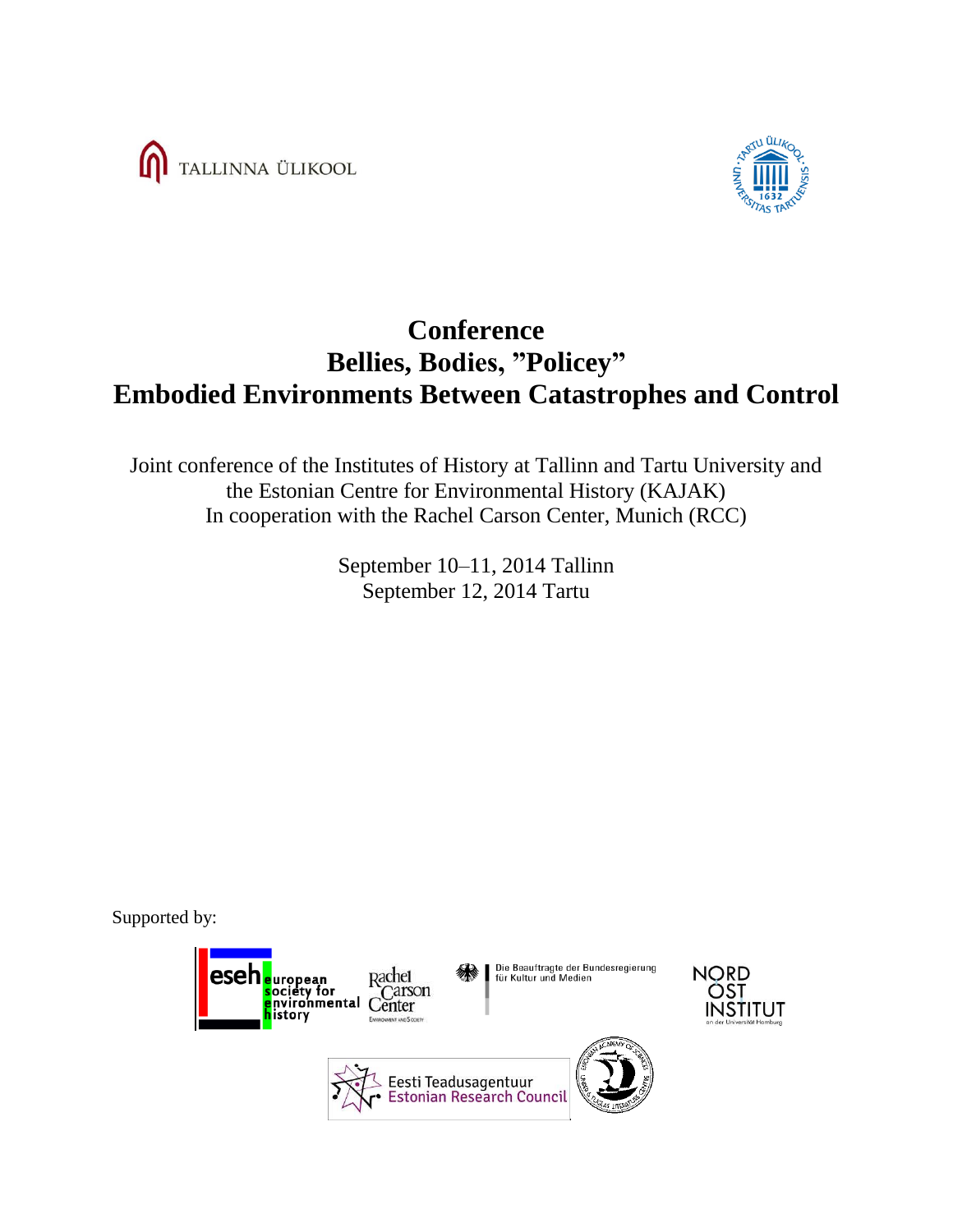### **September 10, 2014**

## **BODIES AND ENVIRONMENT**

**Tallinn, Institute of History, Rüütli 6**

**09.30–10.00 Registration/Coffee 10.00–10.15 Ulrike Plath/Mati Laur: Opening 10.10–10.15 Erki Russow: Welcoming Words** 

#### **10.15–11.15 Keynote**

VERENA WINIWARTER (Klagenfurt University): "The Body Moves, though Slowly, Towards Desire." (Theodore Roethke). Sensitive and Toxic Bodies in Environmental History

#### **11.15–13.00 session 1**

HELI HUHTAMAA (University of Eastern Finland Joensuu): Climate-Driven Subsistence Crises in the Northern Baltic Sea Region

RAILI ALLMÄE/LEIU HEAPOST (Tallinn University): Human Body in Changing Environment. Archaeoanthropological Evidence

FREDERIKE FELCHT (Frankfurt University / RCC Munich): The Power of Population and the Power in the Earth: Overpopulation and Lack of Food in Malthus' Essay on the Principle of Population

#### **13.00–15.00 lunch**

#### **15.00–16.30 session 2**

KADRI TÜÜR (Tartu University): When Fish and Human Bodies Meet: Atlantic Herring in the Hands of Estonians

LIISE LEHTSALU (Brown University): From Social History to Urban Enviromental History. A Paris in Bologne in 1797

KATI LINDSTRÖM (Tartu University): Transparent Bodies: The Lack of Bodily Dimension in the Representations of Historical Landscapes

#### **16.30–18.30 Excursion to the Old Town 19.00 Dinner: Rataskaevu 16**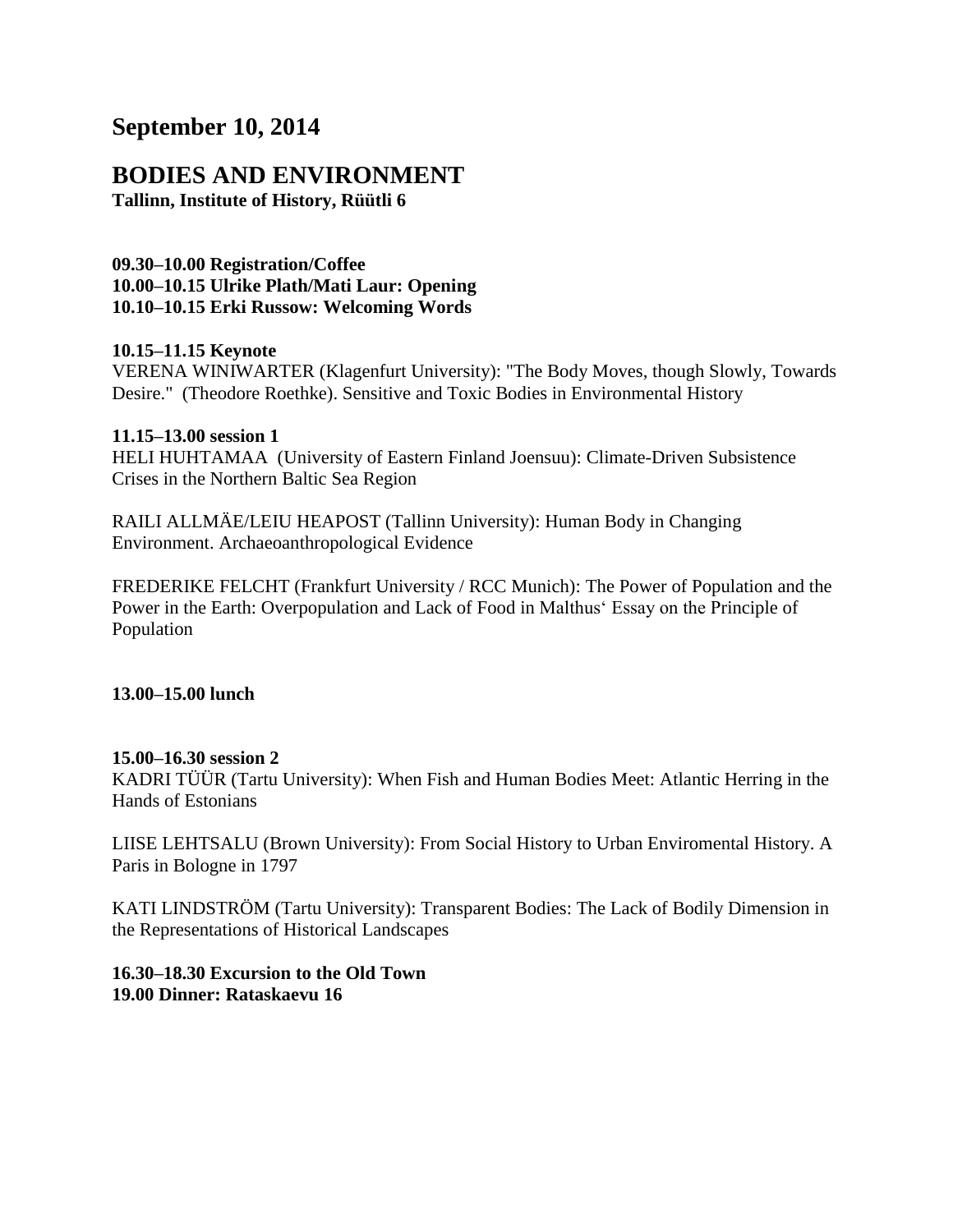## **September 11, 2014**

### **BODIES AND FOOD Tallinn, Institute of History, Rüütli 6**

#### **9.30–11.15 session 3**

CINDY OTT (Saint Louis University College of Arts and Sciences / RCC Munich): Buffalo and Biscuits: Squashing Myths about Food in Indian Country

RÓBERT BALOGH (Eötvös Loránd University): Cultures of Calories: Food Politics, Colonial Development and the Working Body in India 1920-1950

PETER HESS (University of Texas at Austin): Food Anxieties: Luxury, Hunger, and Bodily Discipline

#### **11.15–11.45 coffee break**

#### **11.45–13.15 session 4**

ULRIKE PLATH (Tallinn University, Literature Centre of the Estonian Academy of Sciences): Food Literature and Environmental Knowledge in Early Modern Times

TIMO MYLLYNTAUS (Turku University): Lichen Bread, a Failed Substitute: Food Campaign during the Great Finnish Famine of the 1860s

KERSTI LUST (Tartu University): The Role of Landlords in Famine Relief in Post-Emancipation in Estonia

#### **13.15–15.00 lunch**

#### **15.00–16.30 session 5**

MATI LAUR (Tartu University): Famine and Disease in 1771/1772. Order of the "Gute Policey" in Livland and Prussia

PRIIT RAUDKIVI (Tallinn University): Bodily Vulnerability of the Society. Birth and Death in the 18th Century Estonia

ÜLLE TARKIAINEN (Tartu University): Taking Care of Old and Weak in the Estonian Village Society (on the 19th century)

#### **Departure from Tallinn 17.29, arrival in Tartu 19.21 21.00 Dinner in Tartu**